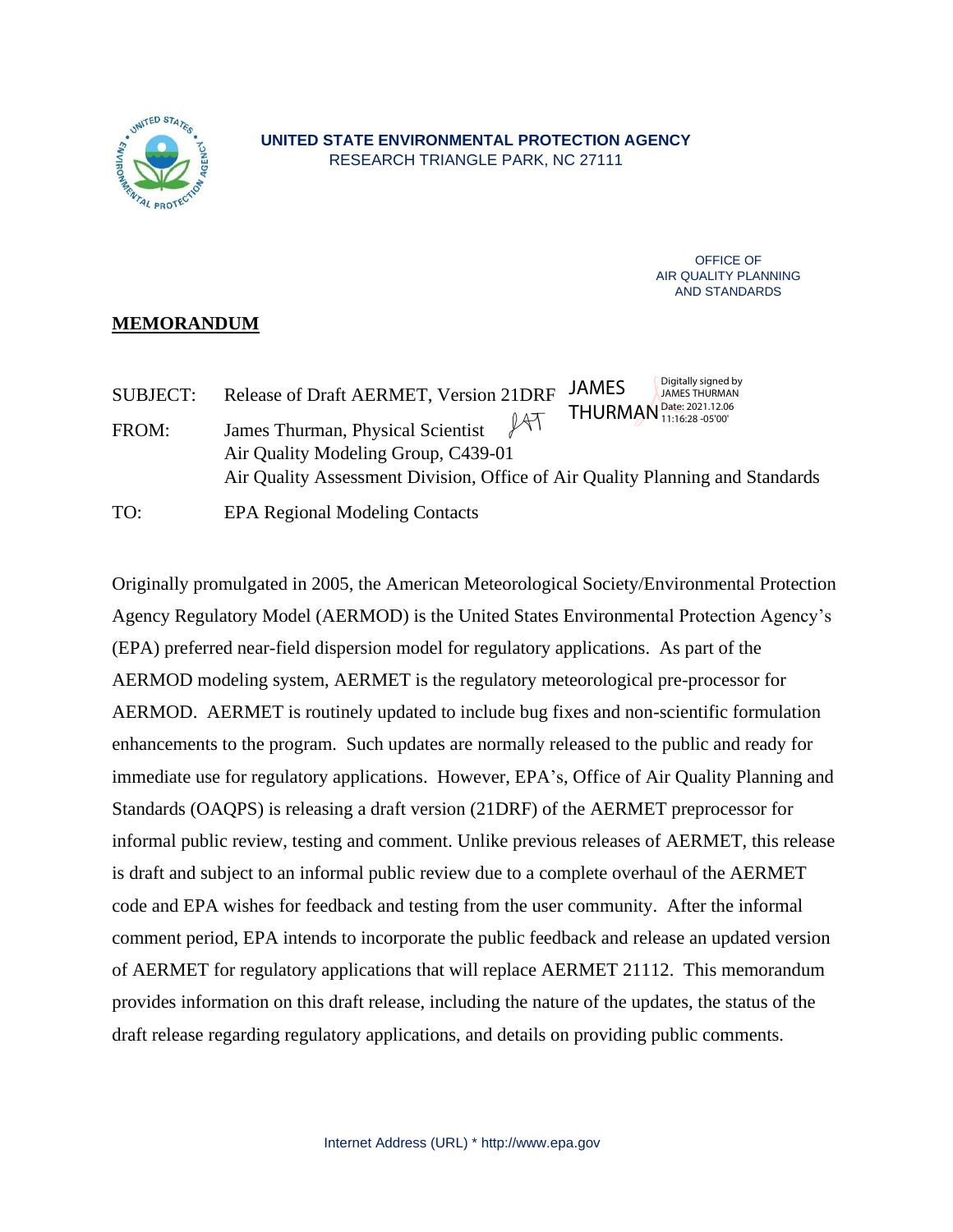#### *Background and Status of AERMET*

As noted above, AERMOD was promulgated as the EPA's preferred near-field dispersion model for regulatory applications in 2005, replacing the Industrial Source Complex (ISC) model. AERMOD was designed to accept more robust meteorological data, including multi-level profiles of wind, temperature, and turbulence to simulate the atmospheric boundary layer more accurately. AERMET is the regulatory meteorological preprocessor for AERMOD and can process National Weather Service (NWS) surface data, NWS upper air data, site-specific data, i.e., data collected a at local representative meteorological station, and beginning with the 2017 revision of the *Guideline on Air Quality Models* (40CFR Appendix W), pre-processed prognostic meteorological data. AERMET processes the input meteorological data to calculate boundary layer parameters for input to the AERMOD model.

### *Purpose of the draft release*

AERMET is based on a set of Fortran programs and was developed from the pre-processors used for the Industrial Source Complex (ISC) model, such as the Meteorological Processor for Regulatory Models (MPRM). Those programs were developed in the 1980's when computing power was less than it is today. AERMET used a series of interim files to process the data between the three stages (Stage 1, data ingestion and QA, Stage 2, merger of the upper-air and surface data, and Stage 3, boundary layer calculations). Because of the use of these interim files and the coding practices in the current version of AERMET, some of AERMET capabilities are limited and code updates such as including new variables or data sources is an arduous process.

In 2018, EPA decided to "overhaul" the AERMET code. This overhaul included rewriting the AERMET code using updated Fortran coding practices as much as possible, remove the dependency of intermediate files in processing, and allow for the capability to run all stages of AERMET in one AERMET run instead of three different AERMET runs, i.e., one for each stage. Please note the overhaul does not include any scientific formulation changes; it only contains code changes related to the updated coding practices and bug fixes discovered since the release of version 21112 earlier this year (see AERMET MCB 11). The draft release of AERMET discussed in this memorandum is the culmination of the overhaul.

2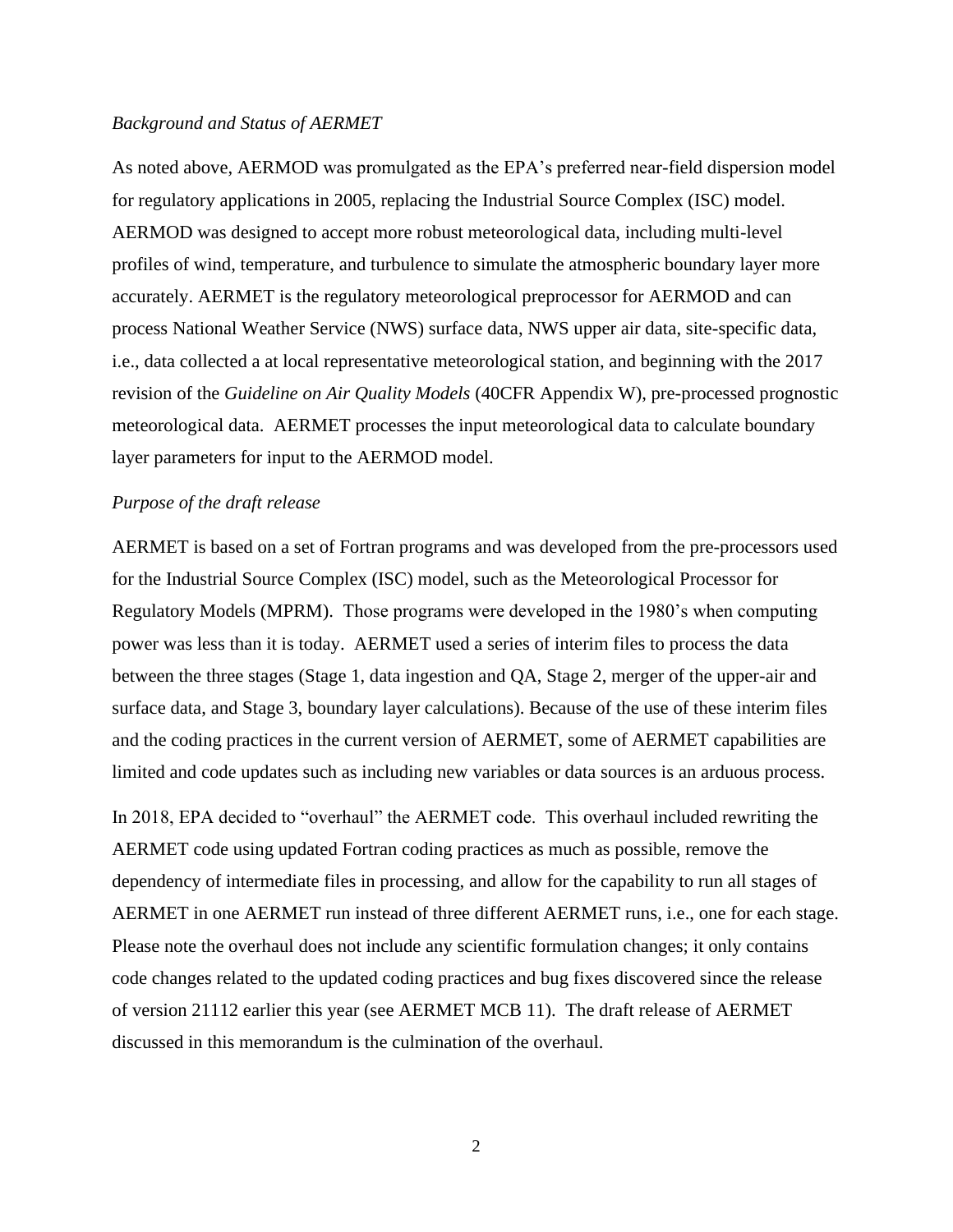## *Updates Included in AERMET 21DRF*

Section 1.4 of the AERMET 21DRF user's guide explains many of the differences between AERMET 21DRF and the latest regulatory version of AERMET 21112, including differences in control file setup and other differences users may see when comparing output from AERMET 21DRF and 21112. The user is referred to Section 1.4 of the draft user's guide for more details but some of the differences are highlighted below:

- AERMET has been recoded into modules and uses internal arrays instead of temporary files to store data. For a description of the modules and subroutines in AERMET see Appendix E of the draft AERMET user's guide.
- AERMET now is composed of two stages instead of three stages. The first stage is unchanged, data ingestion and QA of NWS upper air data, NWS surface data, sitespecific, or prognostic data. The merge stage, stage 2, has been eliminated. The old stage 3, the boundary layer calculations, is now stage 2. Throughout the rest of this memorandum, stage 2 refers to the boundary layer calculations stage
- AERMET 21DRF can now run both stage 1 and stage 2 in a single AERMET run. Previously, users had to run each stage in a separate AERMET run. Users now have the choice to run each stage separately as before, or in a single run.
- A new pathway, PROG for prognostic meteorological data, has been created. This pathway is analogous to the ONSITE pathway and allows AERMET to recognize the data is prognostic in nature. This pathway also allows for the special processing of overwater prognostic data (more below).
- When inputting the processing dates via the XDATES keyword, the user must now input the years as 4-digit years.
- AERMET retains the original case of input and output filenames from the control file. This makes the code more portable across operating systems
- The EXTRACT and QAOUT files have different formats than previous versions of AERMET. The ONSITE and PROG QAOUT file now has a consistent format regardless of the input data. Previously, the ONSITE QAOUT file followed the format of the raw input data file.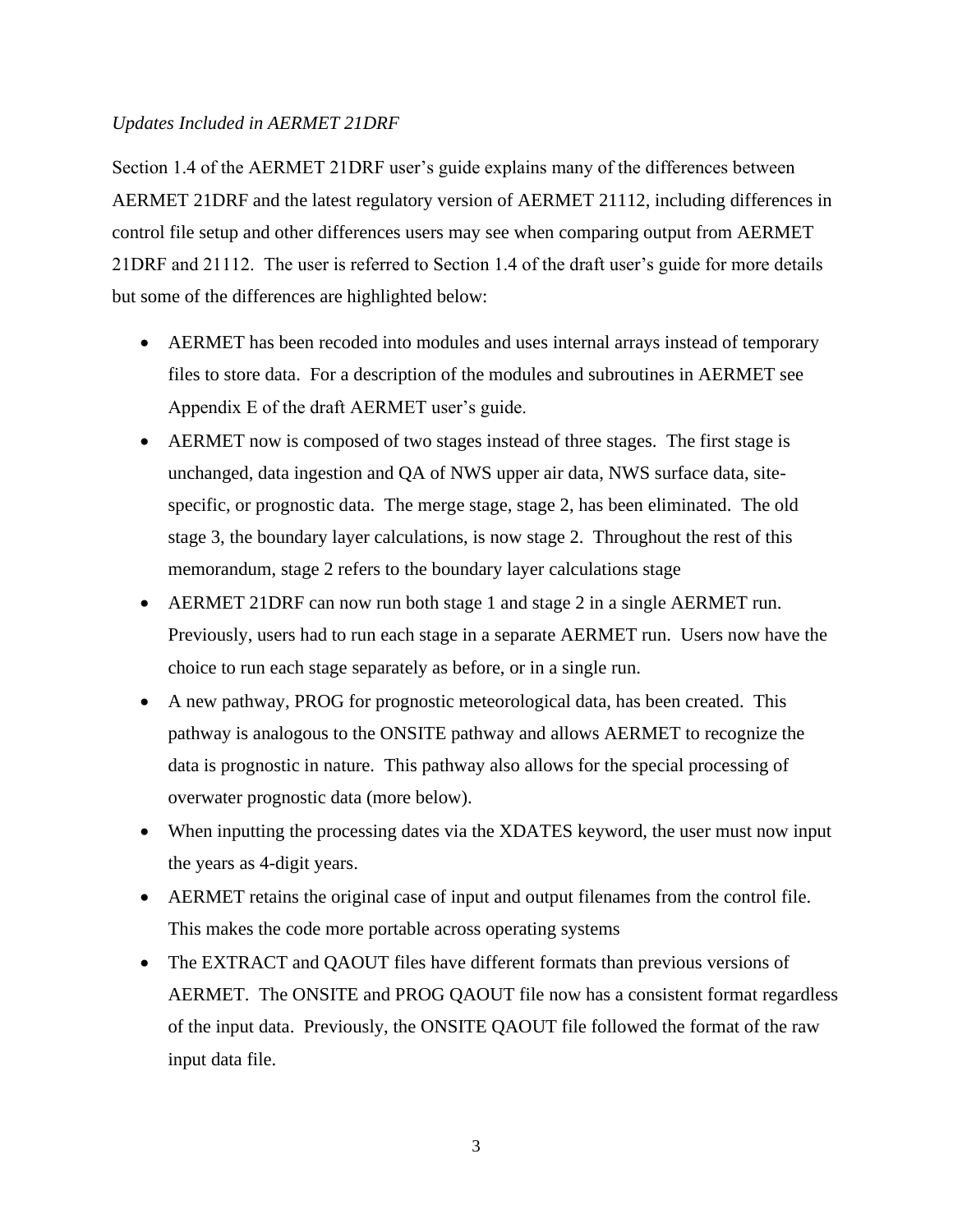- A new upper air data source, the Integrated Global Radiosonde Archive (IGRA) has been added in addition to the 6201 and FSL formats
- The 3280 format for SURFACE data has been dropped due to age of the format.
- AERMET now allows for the specification of year specific surface characteristics via the FREQ\_SECT, FREQ\_SECT2, AERSURF, and AERSURF2 keywords. This allows for a multi-year AERMET run for stage 2 in one AERMET run instead of separate annual AERMET runs when surface characteristics change on an annual basis.
- For seasonal surface characteristics only, AERMET uses the primary and secondary station coordinates to determine the hemisphere of the respective station. This is used to allocate the seasonal characteristics to the appropriate months based on the hemisphere. For example, for winter characteristics, if the station is in the northern hemisphere, the winter characteristics are assigned to January, February, and December. If the station is in the southern hemisphere, then the winter characteristics are assigned to June-August.
- The no persistence keyword, NOPERS, used for cloud cover and temperature substitution for hours 23 and 24 in METPREP are now obsolete. These keywords were present because previous versions of AERMET processed each day separately within the program and previous versions could not read ahead to the next day to allow for hours 23 and 24 interpolation. Based on the recoding of AERMET, AERMET can now read the next day's observations so hours 23 and 24 can be interpolated in the same manner as other hours in the day.
- For applications involving site-specific or prognostic mixing heights, AERMET 21DRF smooths the mixing height based on the previous hour's mixing height in similar fashion as when AERMET calculates mechanical mixing heights. Previous versions of AERMET did not smooth the mechanical mixing heights read from the site-specific or prognostic data.
- As part of the overhaul of AERMET, the variables that are type real in FORTRAN are now double precision in AERMET. Previous versions of AERMET treated these variables as real.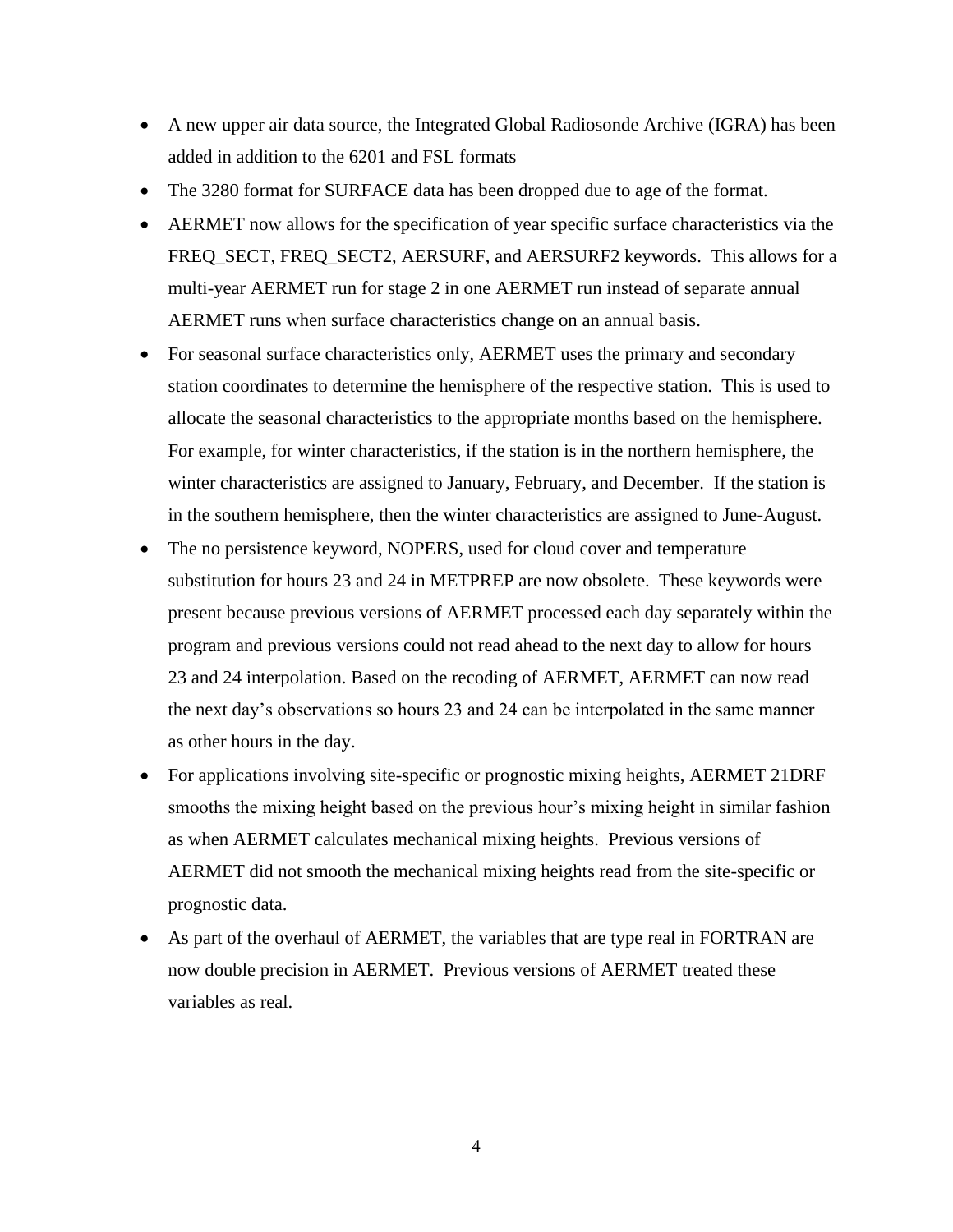As part of the 2017 update to the *Guideline*, prognostic meteorological data is now allowed for use in regulatory applications. Currently, prognostic data is processed in AERMET via the ONSITE pathway. As noted above, AERMET 21DRF has a new PROG pathway to process prognostic data output from the Mesoscale Model Interface (MMIF). MMIF creates AERMET ready inputs from prognostic data. A draft version of MMIF, version 4.0, is being released in conjunction with this draft version of AERMET and processes the prognostic data and outputs new variables<sup>1</sup> that can be used for overwater applications involving AERMOD. The original variables output by MMIF (winds, insolation, mixing heights, etc) are still output by MMIF. These new variables are output from MMIF for either overland or overwater applications. When processing an overland site, these new variables are not used from the input data and are calculated by AERMET in the same manner as when using NWS data or site-specific data. For overwater applications, these variables are used and passed through AERMET for input to AERMOD. The reasoning for this new approach is that EPA feels that calculations of variables such as Monin-Obukhov length,  $w^*$ , and potential temperature lapse rate are more representative of overwater conditions, more so than what would be calculated from AERMET, which is more appropriate for land-based applications. This new feature is not compatible with AERMET version 21112 or earlier. More information about the overwater variables can be found in Section 3.5.1 of the draft AERMET user's guide.

### *Use of this Draft Version of AERMET and Draft MMIF 4.0*

At this time, this draft version of AERMET and Draft MMIF 4.0 are for testing purposes only and should not be used for regulatory applications. Regulatory applications should still use AERMET 21112 as the meteorological pre-processor to AERMOD and MMIF 3.4.2 for processing WRF output for regulatory applications. Note that MMIF 4.0 is compatible with AERMET version 21112 and earlier but as noted above, the new overwater feature is not compatible with AERMET version 21112 and earlier versions as these versions of AERMET cannot read the new variables. The user can specify whether to output the new variables via the

<sup>&</sup>lt;sup>1</sup> Sensible heat flux, latent heat flux, hourly varying surface roughness, Monin-Obukhov length, cloud cover, surface friction velocity (u\*), convective velocity scale (w\*) and potential temperature lapse rate.